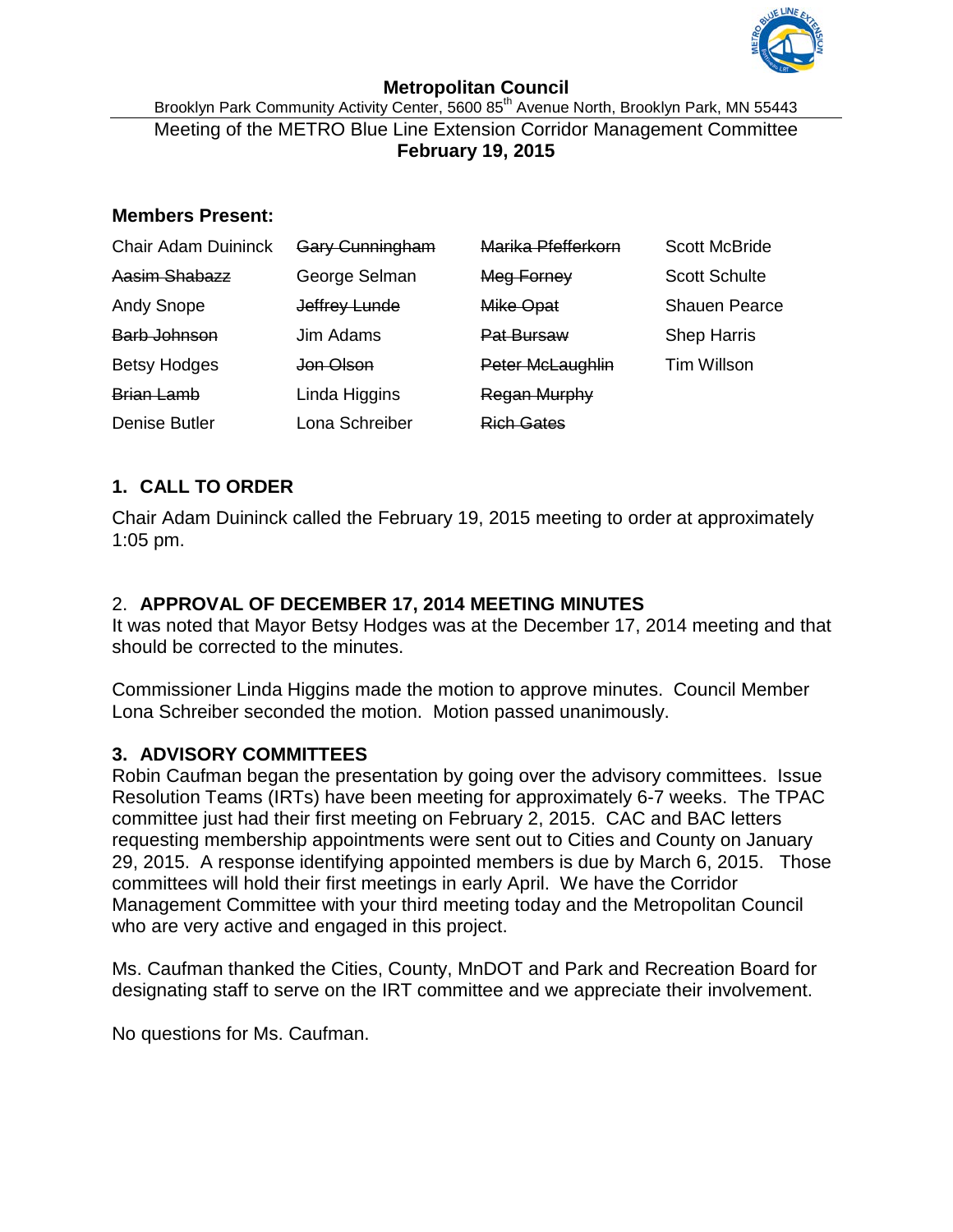

### 4. **TECHNICAL ISSUE #4**

Alicia Vap went over the map and issue surrounding both the Golden Valley Road and Plymouth Avenue Stations stating we are looking at all the technical analysis of both stations. We have been looking at the station locations including slopes, soil impacts along with wetlands and flood plain impacts. We also have information gathered for DEIS like population and employment. We also look at qualitative factors such as access to underserved populations, access to key destinations, accessibility, and access to regional parks.

Commissioner Linda Higgins stated that it is really important to have both of these stations – not an either/or. She stated that they serve very different communities even though they both are in Golden Valley. Looking at the Plymouth Avenue Station, most of the Golden Valley residence won't go there because there is a regional park between where the Golden Valley residents live and the station. However, North Minneapolis residents will use that station. The Golden Valley Station is the one that Golden Valley residents will use. It is critical to have both stations.

Council Member Lona Schreiber mentioned that she had been to a meeting with a representative of the Three Rivers Park District. They went over some of the projects they are looking at in the next couple of years. She thought they were going to do something more in this area as well. Council Member Schreiber thinks it would be a good idea if staff could check in with Three Rivers Park staff to get an update and see what their plans are and coordinate with them.

Alicia Vap advised that staff is already coordinating with Three Rivers Park District and there are a number of things going on in this area with Mary Hills Park and a trail. We are coordinating with the park agencies.

Commissioner Higgins added that the Minneapolis Park Board, who work on this park, is looking at a new visitor center not far from the Plymouth Avenue Station and the historic chalet is there where you sign in for golf and all kinds of winter activities.

Dan Soler responded to Commissioner Higgins and stated that we have been tracking the Theodore Wirth Park master plan as well. We do have a copy of their Master Plan.

## 5. **TECHNICAL ISSUE #10**

Mr. Soler presented the next Technical Issue #10, which involves the segment of West Broadway in the City of Brooklyn Park between Candlewood up to 93<sup>rd</sup> Avenue. This segment has been in Hennepin County's Transportation Plan for reconstruction for a number of years. Hennepin County has been working with the City of Brooklyn Park until summer 2014. With LRT entering the project development phase, we have come together with the City of Brooklyn Park and Hennepin County to look at the roadway construction project being done in coordination with the construction of the light rail project.

Hennepin County has funding for reconstruction of the roadway from Candlewood to 93<sup>rd</sup>. BPO, the City of Brooklyn Park and Hennepin County are working together to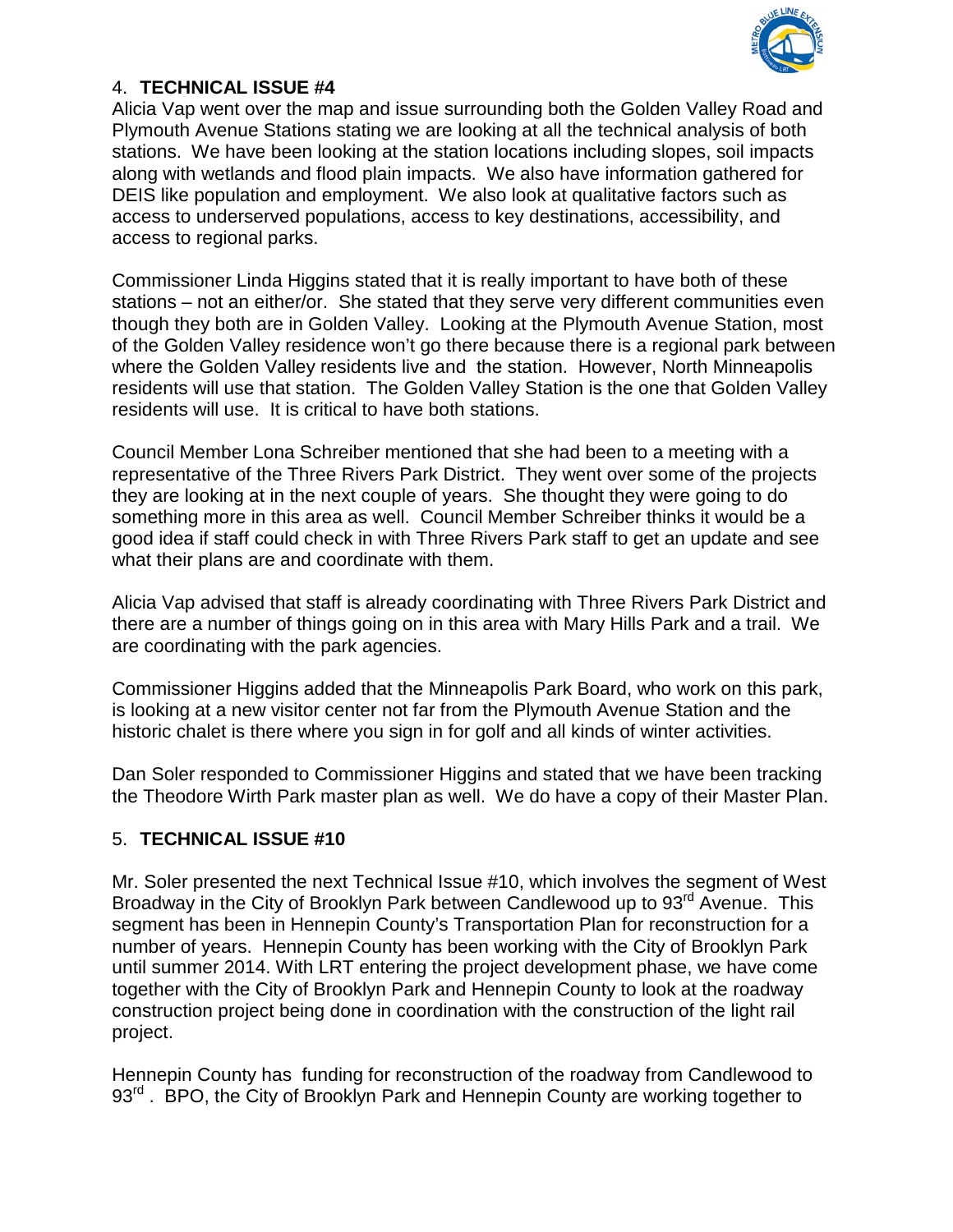

bring both of those projects together at the same time. Teams have been created to look at how the environmental work for the road work can be completed, how design and construction can come together and how public involvement can be coordinated The roadway project will advance environmentally under State environmental rules, BPO will complete the Final Environmental Impact Statement for light rail. We are working on bringing the two designs together and construct them as one to reduce impact.

The City and County have a lot to say about what the roadway is going to look like, and BPO is going to have a lot to say about what the LRT is going to look like. We want to get a recommendation and consensus from the City Council so we can bring it to CMC by the end of April.

There are a number of community engagement efforts to help the community understand the issues surrounding this coordinated effort and help pull this together.

Council Member George Selman asked if there is a time and location for the March 5<sup>th</sup> Open House.

Mr. Soler responded that we are still working out the final meeting details.

### 5. **TECHNICAL ISSUE #13**

Ryan Wilson advised that the BLRT is proposed to run for approximately 8.5 miles in the BNSF corridor. The existing BNSF corridor is approximately 100 feet wide. It is privately owned and operated by BNSF today. It is single track through the corridor in the center of that corridor. The design that we are advancing has the BLRT project occupying the eastern 50 feet and shifts freight rail to the western 50 feet, accommodating single track as well as a service road for BNSF to perform maintenance on the track. Coordination meetings with BNSF began back in late 2014. Monthly coordination meeting are taking place between staff and BNSF. BNSF have not given firm direction to date. Key elements that impact the final design will be locations of Xcel transmission lines, input by all five cities, and safety. Safety is an important shared goal between both BNSF and BPO.

Scott McBride asked Ryan to explain the "not precluding future track or capacity improvements." Is there room to do that in the 50 feet that they are left with in that corridor?

Mr. Ryan Wilson explained this direction came at the end of 2014. We have been looking at what space is in the corridor and we believe it is possible to accomplish those things, but there are a lot of conversations that need to be had with BNSF to ensure all pieces can come together to accomplish their objectives, as well as BLRT objectives. I can't say that we have reached agreement that it can happen, although we believe the project will be able to co-exist.

Mr. Ryan described the potential for Canadian Pacific and BNSF to connect their lines. BNSF continues to work with us on LRT project to figure out how LRT can coexist with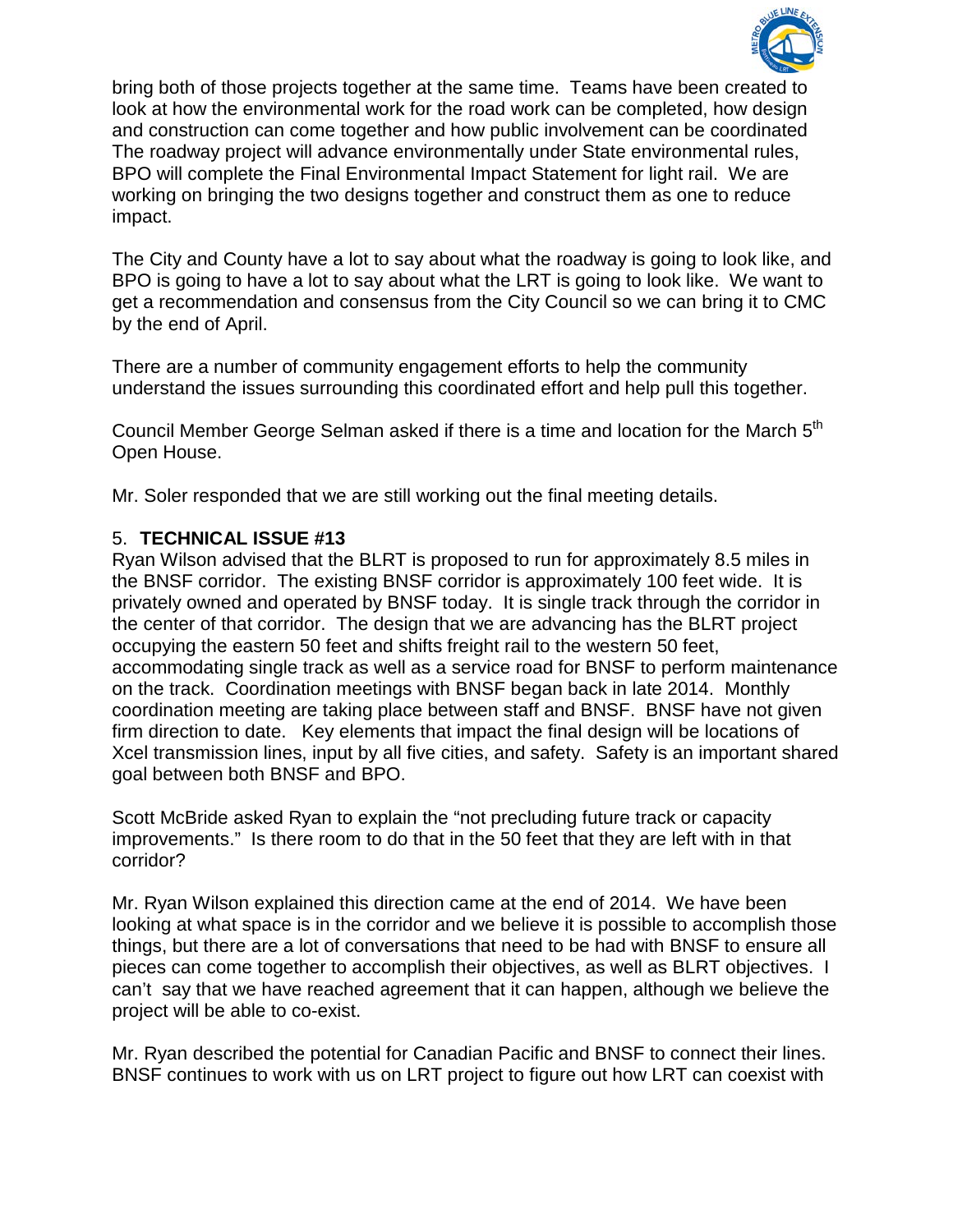

any improvements that BNSF is looking to make to their line. They haven't given us any different direction to date.

Mayor Jim Adams spoke of the large impact BNSF proposed connection will have in Crystal. A good portion of Crystal will take a rather large environmental impact from the two rails. I know Robbinsdale doesn't necessarily have the solutions or remedies that we may have for grade separation. This is something that without grade separation, whether it be LRT or freight, we are going to have a very very hard time with emergency services within our boundaries.

Mayor Ship Harris echoed Mayor Adams comments. The City of Golden Valley Council just passed a resolution earlier this week expressing our concerns for this proposal as well. My question for Mr. Wilson is if monthly meetings are occurring with BNSF, is the next meeting going to include this topic on an ongoing process, or is that a separate track/separate discussion?

Mr. Wilson replied that we do have a recurring meeting, the next one being the beginning of March. There is no agenda yet. I think the importance in the relationship to this LRT project might make it a recurring item on the meeting agenda. BSNF is not under any necessary orders, nor do they have to share advance details with the project office so long as they are sharing any information that might be related to our design in this area. We would be open to asking them about any updates they have, but I can't guarantee that we are going to get a lot of updates from BNSF at that meeting about these projects.

Mayor Harris stated that he understands the Governor and perhaps the Transportation Commissioner recently met, or had a conversation with BNSF about the connector proposal. Is there any follow-up that is going to come from that? I haven't heard back what the result was of that meeting. Are you aware of that? Or any other members of MnDOT are aware of that.

Mr. Wilson responded that he has not heard the result of that discussion. He was aware there was an intention for the commissioner to meet with the railroads last week but did not have any details to share with the committee.

Council Member Selman thanked Crystal and Golden Valley and other communities for partnering with Robbinsdale and all those cities staff for the hard work they have done in the last three weeks on this project. The BNSF connection came out of the blue and none of us were staffed or ready for it. As it impacts Robbinsdale, the length of the proposed train would close all of our at grade crossings at the same time for minutes. We have a fire station and a side of this track and it goes through the middle of our city, so it is not just a casual inconvenience, it is lives literally at stake.

Mayor Adams added that West Metro is the department serves Crystal and New Hope. This will cut off half of New Hope and half of Crystal as well. This particular freight and safety issue is very large and will be compounded by LRT. We have as a department, offered our services to Brooklyn Center, Brooklyn Park and help them with mutual aid and auto aid and that helps with the south side of their cities. It becomes an issue for